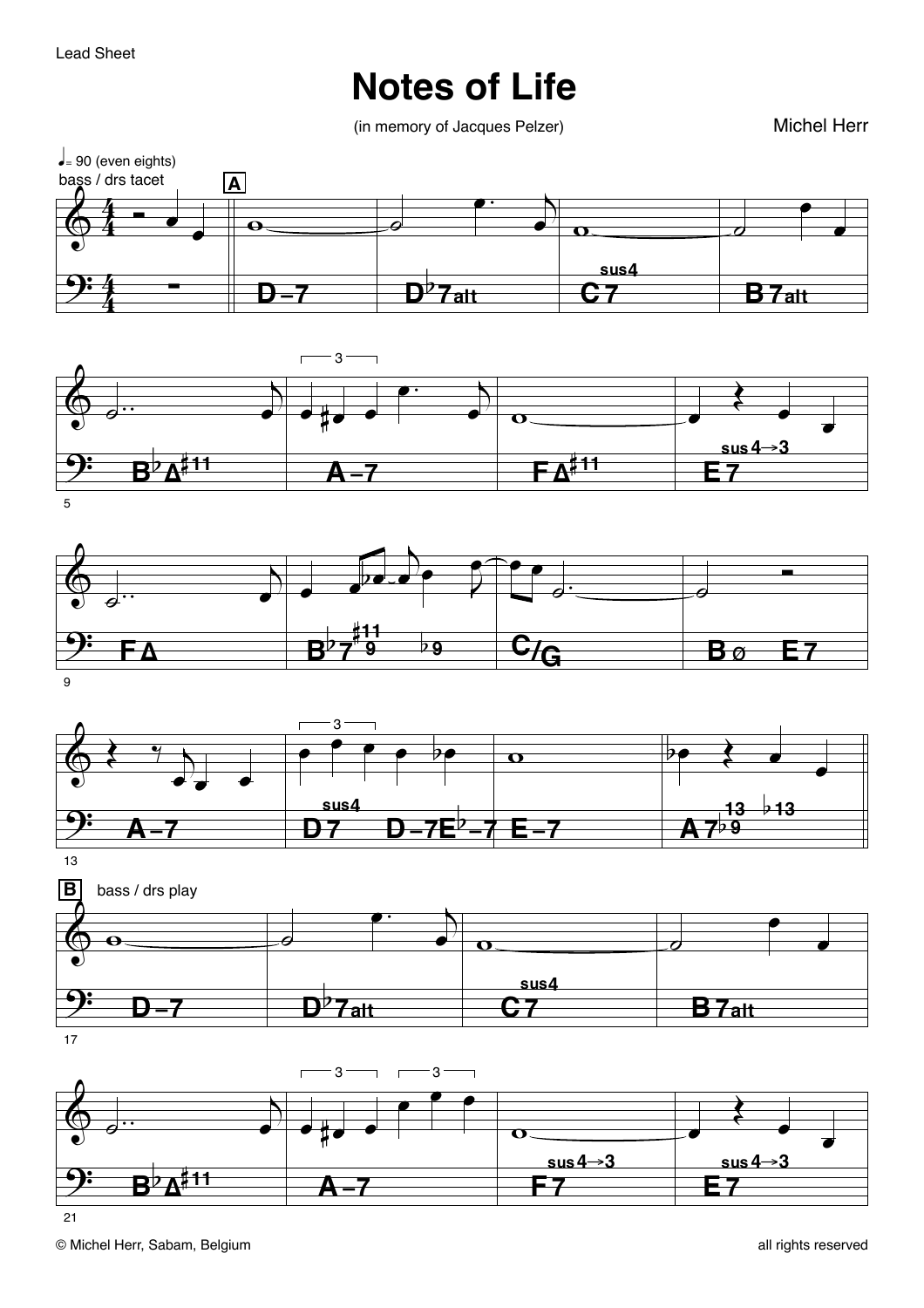

















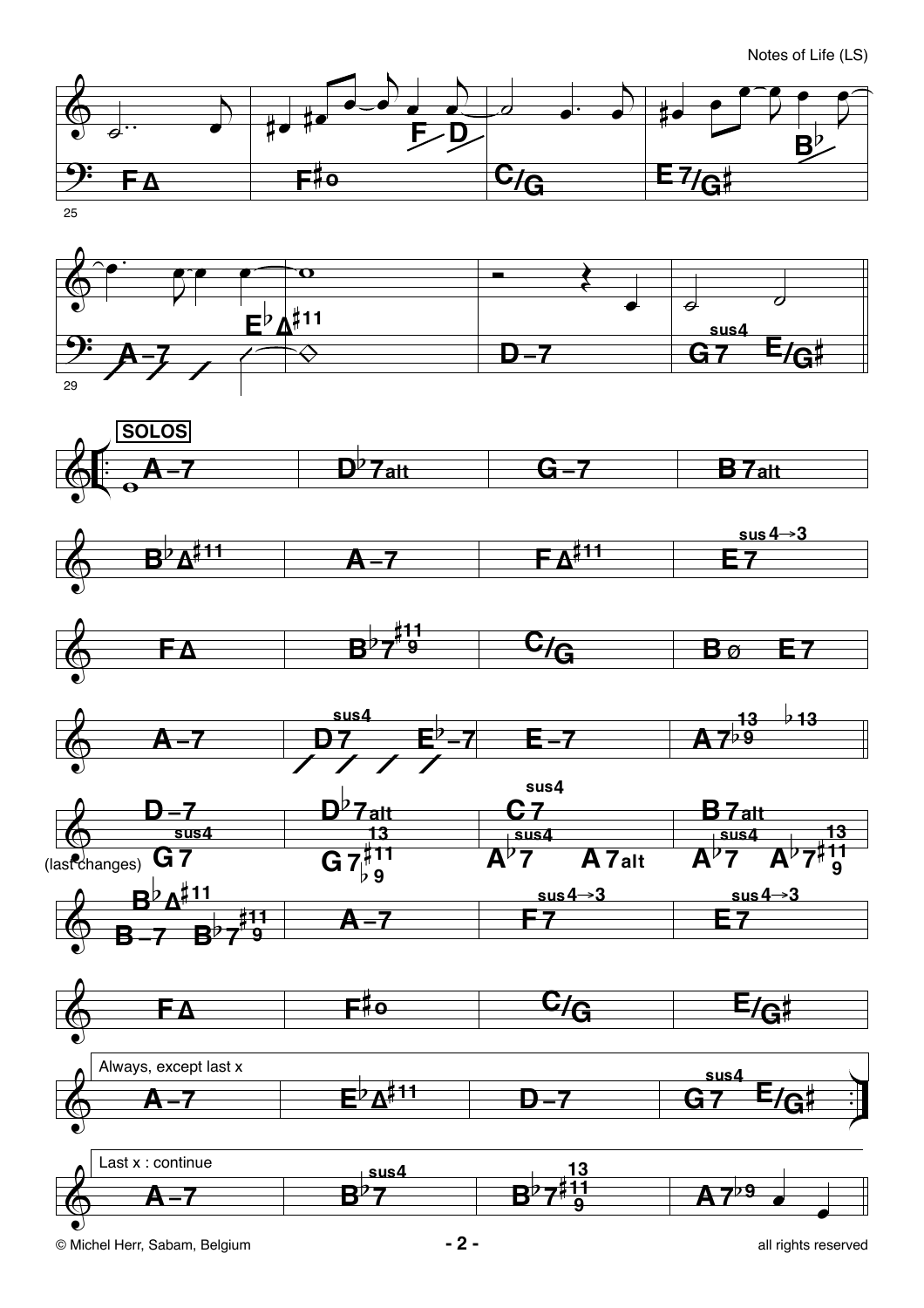











85



89